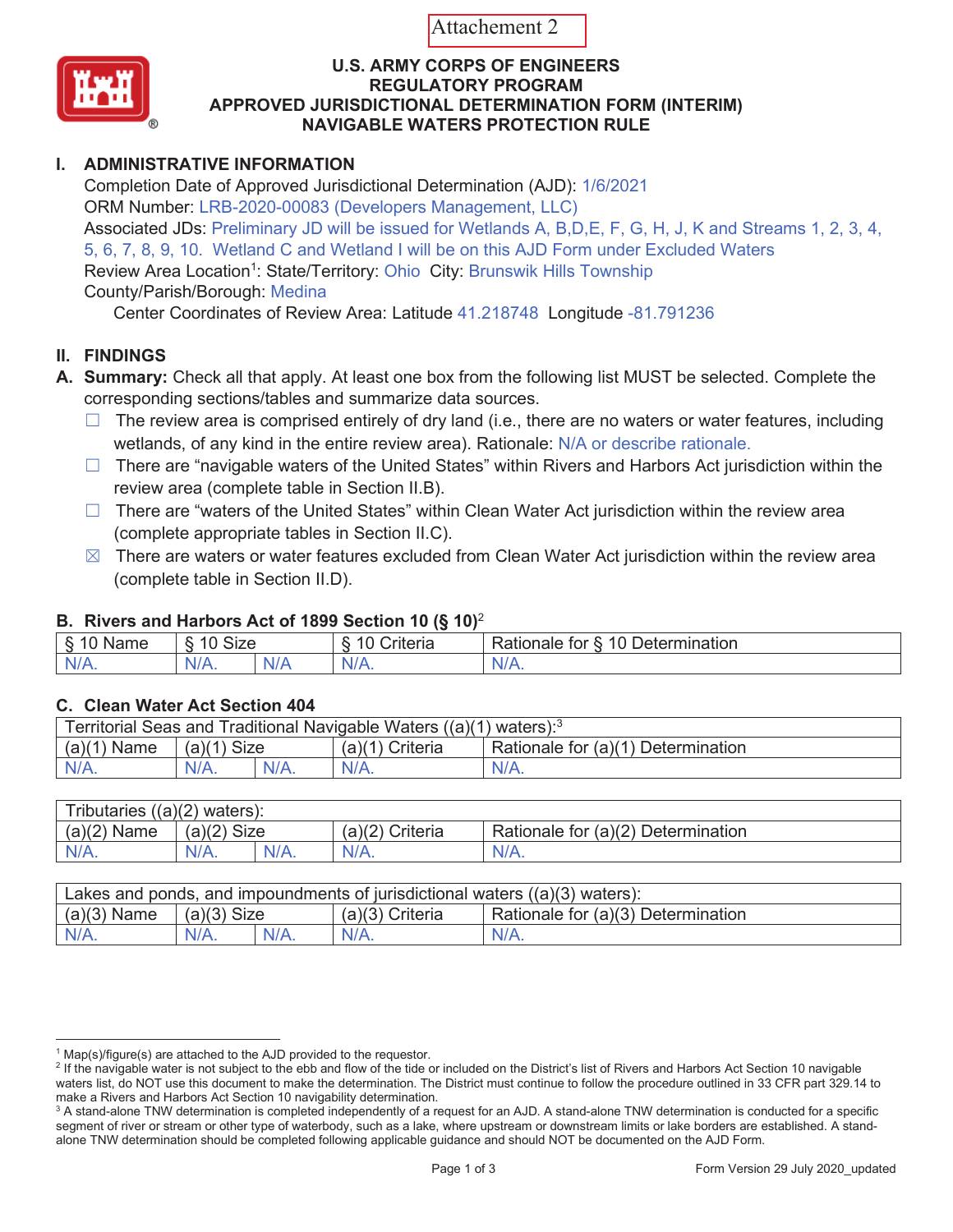

### **U.S. ARMY CORPS OF ENGINEERS REGULATORY PROGRAM APPROVED JURISDICTIONAL DETERMINATION FORM (INTERIM) NAVIGABLE WATERS PROTECTION RULE**

| Adjacent wetlands $((a)(4)$ waters): |                       |  |                    |                                    |  |
|--------------------------------------|-----------------------|--|--------------------|------------------------------------|--|
| (a)(4)<br>Name                       | <b>Size</b><br>(a)(4) |  | Criteria<br>(a)(4) | Rationale for (a)(4) Determination |  |
| $N/A$ .                              | $N/A$ .               |  | $N/A$ .            | $N/A$ .                            |  |

# **D. Excluded Waters or Features**

| Excluded waters $((b)(1) - (b)(12))$ : <sup>4</sup> |                       |                  |                                    |                                                                                                                                                                                                                                                                                                                                                                                                                                                                                                                                                                                                                                                                                                                                                                                                                                      |  |
|-----------------------------------------------------|-----------------------|------------------|------------------------------------|--------------------------------------------------------------------------------------------------------------------------------------------------------------------------------------------------------------------------------------------------------------------------------------------------------------------------------------------------------------------------------------------------------------------------------------------------------------------------------------------------------------------------------------------------------------------------------------------------------------------------------------------------------------------------------------------------------------------------------------------------------------------------------------------------------------------------------------|--|
| <b>Exclusion Name</b>                               | <b>Exclusion Size</b> |                  | Exclusion <sup>5</sup>             | Rationale for Exclusion Determination                                                                                                                                                                                                                                                                                                                                                                                                                                                                                                                                                                                                                                                                                                                                                                                                |  |
| <b>Wetland C</b>                                    | 0.03                  | $\text{acre}(s)$ | $(b)(1)$ Non-<br>adjacent wetland. | Observations indicate that these wetlands are<br>non-adjacent b(1) waters. These wetlands do not<br>meet any of the four criteria that would make an<br>(a)(4) adjacent water subject to jurisdiction under<br>Section 404 of the Clean Water Act. These<br>wetlands were circumnavigated during the<br>Corps' site visit on July 7, 2020. No defined<br>channels/tributaries/ditches were observed<br>flowing from these wetlands to any (a)(1-3)<br>water. Based on site observations the nearest<br>a(1-3) waters would not flood any of the wetland<br>areas at least once during a typical year. Also,<br>there are no artificial or natural berms or the like<br>located between the a(2) onsite waters and<br>these wetlands. Based on the above it has been<br>determined that these wetlands are b(1)<br>excluded waters.   |  |
| <b>Wetland I</b>                                    | 0.24                  | acre(s)          | $(b)(1)$ Non-<br>adjacent wetland. | Observations indicate that these wetlands are<br>non-adjacent b(1) waters. These wetlands do not<br>meet any of the four criteria that would make an<br>(a)(4) adjacent water subject to jurisdiction under<br>Section 404 of the Clean Water Act. These<br>wetlands were circumnavigated during the<br>Corps' site visit on July 7, 2020. No defined<br>channels/tributaries/ditches were observed<br>flowing from these wetlands to any $(a)(1-3)$<br>water. Based on site observations the nearest<br>a(1-3) waters would not flood any of the wetland<br>areas at least once during a typical year. Also,<br>there are no artificial or natural berms or the like<br>located between the a(2) onsite waters and<br>these wetlands. Based on the above it has been<br>determined that these wetlands are b(1)<br>excluded waters. |  |
|                                                     |                       |                  |                                    |                                                                                                                                                                                                                                                                                                                                                                                                                                                                                                                                                                                                                                                                                                                                                                                                                                      |  |

<sup>4</sup> Some excluded waters, such as (b)(2) and (b)(4), may not be specifically identified on the AJD form unless a requestor specifically asks a Corps district to do so. Corps districts may, in case-by-case instances, choose to identify some or all of these waters within the review area. 5

<sup>&</sup>lt;sup>5</sup> Because of the broad nature of the (b)(1) exclusion and in an effort to collect data on specific types of waters that would be covered by the (b)(1) exclusion, four sub-categories of (b)(1) exclusions were administratively created for the purposes of the AJD Form. These four sub-categories are not new exclusions, but are simply administrative distinctions and remain (b)(1) exclusions as defined by the NWPR.